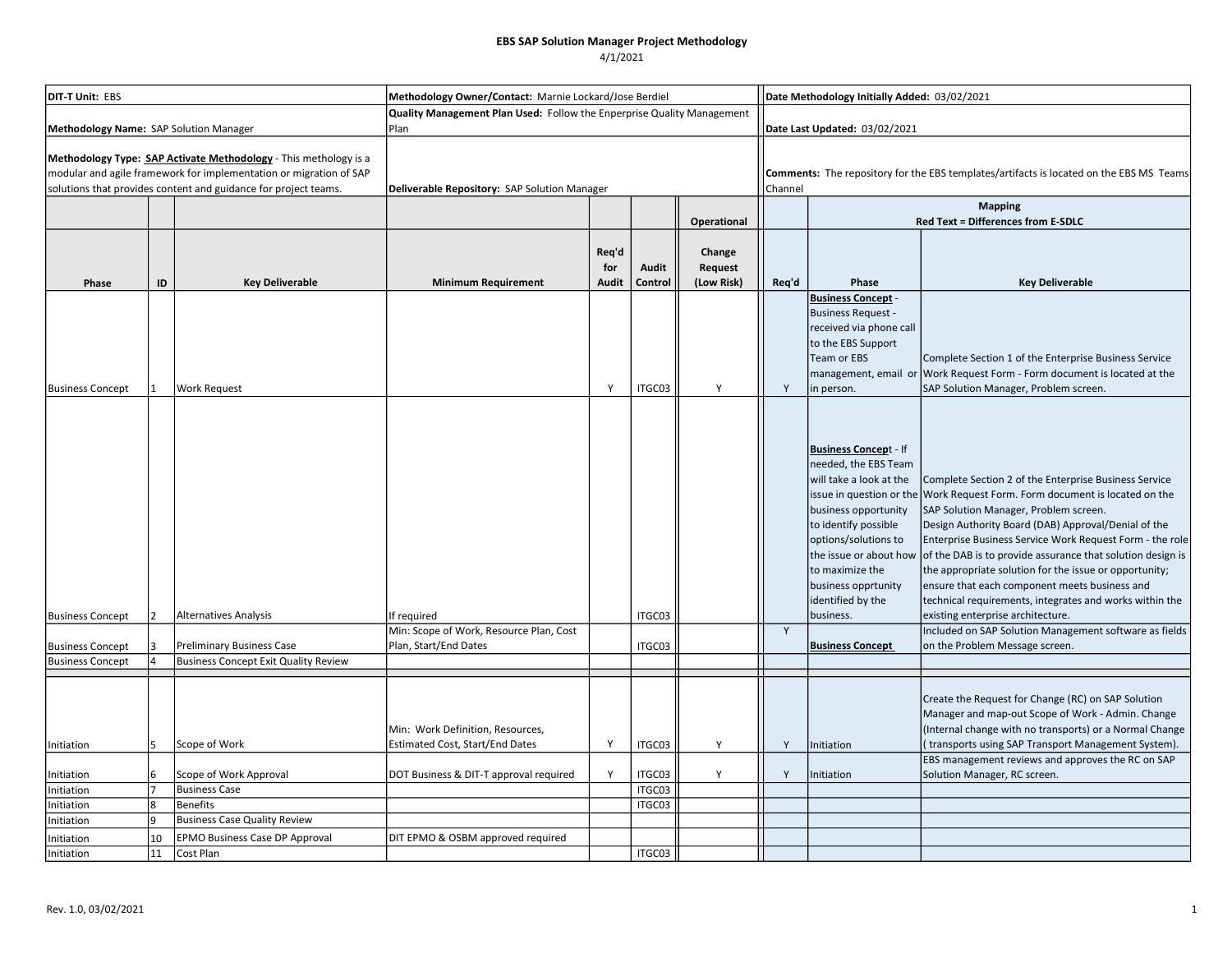# EBS SAP Solution Manager Project Methodology

4/1/2021

|                   |    |                                         |                                                                                                                                                                                                     |              |                                                |                   |       | <b>Mapping</b>    |                                                                                                                                                                                                                                                                                                                                                                                                                                                                                                                                                                                                                                                 |
|-------------------|----|-----------------------------------------|-----------------------------------------------------------------------------------------------------------------------------------------------------------------------------------------------------|--------------|------------------------------------------------|-------------------|-------|-------------------|-------------------------------------------------------------------------------------------------------------------------------------------------------------------------------------------------------------------------------------------------------------------------------------------------------------------------------------------------------------------------------------------------------------------------------------------------------------------------------------------------------------------------------------------------------------------------------------------------------------------------------------------------|
|                   |    |                                         |                                                                                                                                                                                                     |              |                                                | Operational       |       |                   | Red Text = Differences from E-SDLC                                                                                                                                                                                                                                                                                                                                                                                                                                                                                                                                                                                                              |
|                   |    |                                         |                                                                                                                                                                                                     | Req'd<br>for | Audit                                          | Change<br>Request |       |                   |                                                                                                                                                                                                                                                                                                                                                                                                                                                                                                                                                                                                                                                 |
| Phase             | ID | <b>Key Deliverable</b>                  | <b>Minimum Requirement</b>                                                                                                                                                                          | Audit        | Control                                        | (Low Risk)        | Req'd | Phase             | <b>Key Deliverable</b>                                                                                                                                                                                                                                                                                                                                                                                                                                                                                                                                                                                                                          |
| Initiation        | 12 | Schedule                                |                                                                                                                                                                                                     |              | ITGC03                                         |                   |       |                   |                                                                                                                                                                                                                                                                                                                                                                                                                                                                                                                                                                                                                                                 |
| Initiation        | 13 | Change Management Plan                  |                                                                                                                                                                                                     |              | ITGC03                                         |                   |       |                   |                                                                                                                                                                                                                                                                                                                                                                                                                                                                                                                                                                                                                                                 |
| Initiation        | 14 | Procurement Plan                        | f procuring resources, products, services                                                                                                                                                           |              | ITGC03                                         |                   |       |                   |                                                                                                                                                                                                                                                                                                                                                                                                                                                                                                                                                                                                                                                 |
| Initiation        | 15 | <b>Communication Plan</b>               |                                                                                                                                                                                                     |              | ITGC03                                         |                   |       |                   |                                                                                                                                                                                                                                                                                                                                                                                                                                                                                                                                                                                                                                                 |
| Initiation        | 16 | <b>Organization Chart</b>               |                                                                                                                                                                                                     |              | ITGC03                                         |                   |       |                   |                                                                                                                                                                                                                                                                                                                                                                                                                                                                                                                                                                                                                                                 |
| Initiation        | 17 | <b>Quality Management Plan</b>          |                                                                                                                                                                                                     | Y            | ITGC03                                         | Y                 | Y     |                   | The Quality Mangement Plan is not required for none<br>PMO work-efforts.                                                                                                                                                                                                                                                                                                                                                                                                                                                                                                                                                                        |
| Initiation        | 18 | Risk Assessment/Mitigation Plan         |                                                                                                                                                                                                     |              | ITGC03                                         |                   |       |                   |                                                                                                                                                                                                                                                                                                                                                                                                                                                                                                                                                                                                                                                 |
| Initiation        | 19 | <b>Issues Log</b>                       |                                                                                                                                                                                                     |              | ITGC03                                         |                   |       |                   |                                                                                                                                                                                                                                                                                                                                                                                                                                                                                                                                                                                                                                                 |
|                   |    |                                         | Required if application not previously<br>documented and/or if changing any<br>privacy information.<br>DIT-T Security & DIT                                                                         |              |                                                |                   |       |                   | Follow the Enterprise Privacy Threshold Analysis and the                                                                                                                                                                                                                                                                                                                                                                                                                                                                                                                                                                                        |
| Initiation        | 20 | Privacy Threshold Analysis (PTA)        | Approval required.                                                                                                                                                                                  | Y            | ITGC01                                         | Y                 | Y     | Initiation        | process provided by the CISO office.                                                                                                                                                                                                                                                                                                                                                                                                                                                                                                                                                                                                            |
| Initiation        | 21 | Initiation Exit Quality Review          |                                                                                                                                                                                                     |              | ITGC04                                         |                   |       |                   |                                                                                                                                                                                                                                                                                                                                                                                                                                                                                                                                                                                                                                                 |
| Planning & Design | 22 | Project Change Request Log              |                                                                                                                                                                                                     |              |                                                |                   |       |                   |                                                                                                                                                                                                                                                                                                                                                                                                                                                                                                                                                                                                                                                 |
| Planning & Design | 23 | <b>Project Change Request</b>           | <b>DIT-T and Business Approval</b>                                                                                                                                                                  |              | ITGC03                                         |                   |       |                   |                                                                                                                                                                                                                                                                                                                                                                                                                                                                                                                                                                                                                                                 |
| Planning & Design | 24 | Project Change Request Quality Review   |                                                                                                                                                                                                     |              |                                                |                   |       |                   |                                                                                                                                                                                                                                                                                                                                                                                                                                                                                                                                                                                                                                                 |
| Planning & Design | 25 | EPMO Change Request DP Approval         | EPMO and/or OSBM approval (if required)                                                                                                                                                             |              |                                                |                   |       |                   |                                                                                                                                                                                                                                                                                                                                                                                                                                                                                                                                                                                                                                                 |
| Planning & Design | 26 | SAP Cost Exception Report               |                                                                                                                                                                                                     |              |                                                |                   |       |                   |                                                                                                                                                                                                                                                                                                                                                                                                                                                                                                                                                                                                                                                 |
| Planning & Design | 27 | <b>Requirements Management Plan</b>     |                                                                                                                                                                                                     |              | ITGC03                                         |                   |       |                   |                                                                                                                                                                                                                                                                                                                                                                                                                                                                                                                                                                                                                                                 |
| Planning & Design | 28 | Requirements                            | Must be approved by Business and other<br>stakeholders, including Architecture,<br>Security, Infrastructure, etc.<br>Required on all sizes of work except on<br>small operational work, this may be | Y            | ITGC01<br>ITGC02<br>ITGC03<br>ITGC01<br>ITGC02 | Υ                 | Y     | Planning & Design | As required by the work-effort being performed by the<br>EBS Team, the EBS Team prepares the following<br>requirements documents (Repository of these<br>templates is located on the EBS Teams Channel) and<br>attached them to the Request for Change screen on<br><b>SAP Solution Manager:</b><br><b>BASIS and Infractructure Specifications</b><br><b>Functional Specifications</b><br>Development Specifications<br><b>Business Warehouse Specifications</b><br>Portal Specifications<br>Security Specifications<br>OpenText Specifications<br><b>Training Specifications</b><br><b>EBS Management Team, Functional and Technical Leads</b> |
| Planning & Design | 29 | <b>Requirements Approval</b>            | included in Work Definition.                                                                                                                                                                        | Y            | ITGC03                                         | Y                 | Y     | Planning & Design | review and approve requirements documents                                                                                                                                                                                                                                                                                                                                                                                                                                                                                                                                                                                                       |
| Planning & Design | 30 | <b>Requirements Traceability Matrix</b> |                                                                                                                                                                                                     |              |                                                |                   |       |                   |                                                                                                                                                                                                                                                                                                                                                                                                                                                                                                                                                                                                                                                 |
| Planning & Design | 32 | Architecture Design                     |                                                                                                                                                                                                     |              | ITGC01<br>ITGC02                               |                   |       |                   |                                                                                                                                                                                                                                                                                                                                                                                                                                                                                                                                                                                                                                                 |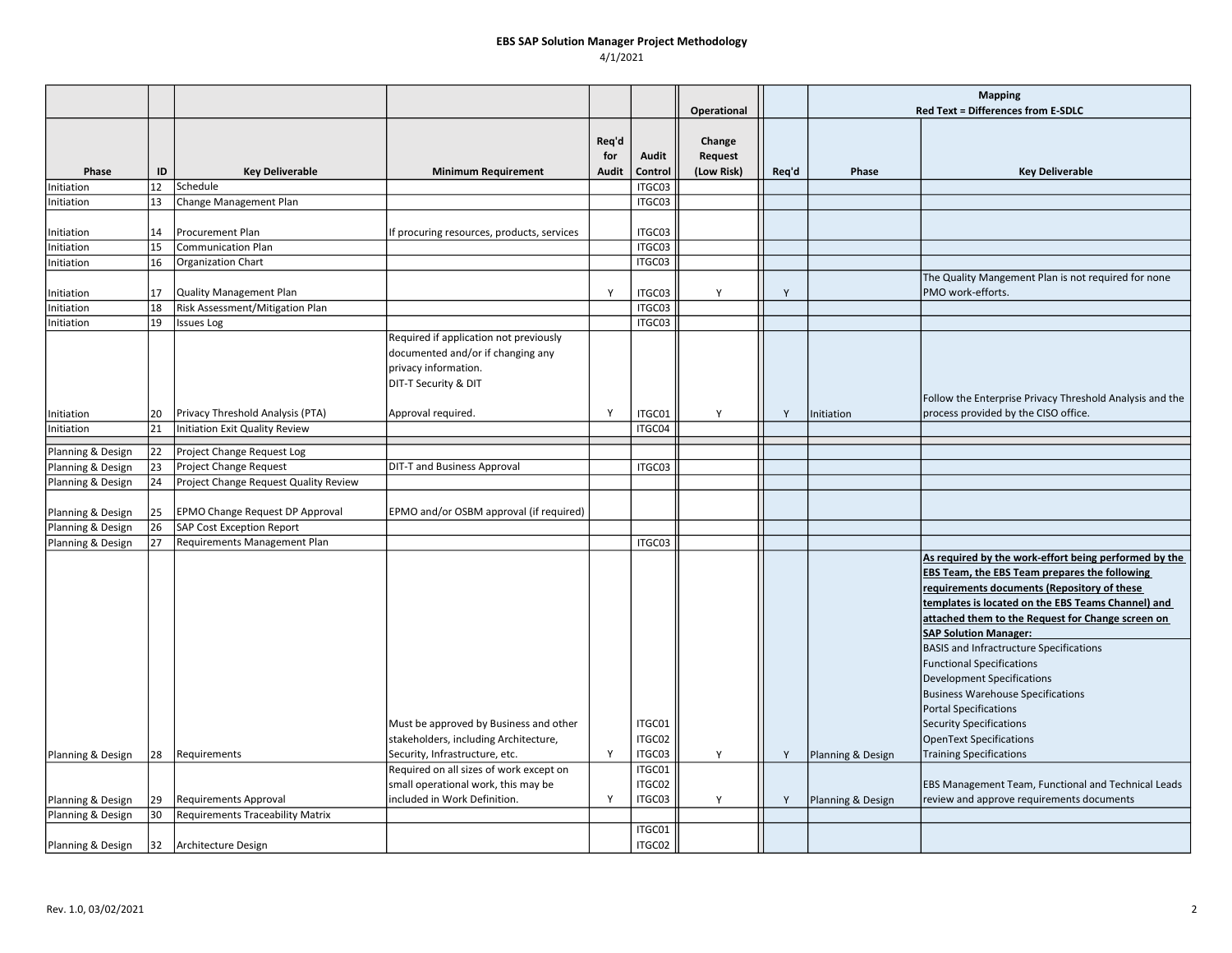### EBS SAP Solution Manager Project Methodology 4/1/2021

|                                        |    |                                                                                |                                           |       |         |             |       | <b>Mapping</b> |                                                        |
|----------------------------------------|----|--------------------------------------------------------------------------------|-------------------------------------------|-------|---------|-------------|-------|----------------|--------------------------------------------------------|
|                                        |    |                                                                                |                                           |       |         | Operational |       |                | <b>Red Text = Differences from E-SDLC</b>              |
|                                        |    |                                                                                |                                           | Req'd |         | Change      |       |                |                                                        |
|                                        |    |                                                                                |                                           | for   | Audit   | Request     |       |                |                                                        |
| Phase                                  | ID | <b>Key Deliverable</b>                                                         | <b>Minimum Requirement</b>                | Audit | Control | (Low Risk)  | Req'd | Phase          | <b>Key Deliverable</b>                                 |
| Planning & Design                      | 33 | Architecture DP Quality Review                                                 | If required by EPMO                       |       |         |             |       |                |                                                        |
|                                        |    |                                                                                | If required by EPMO                       |       | ITGC01  |             |       |                |                                                        |
| Planning & Design                      | 34 | EPMO Architecture DP Approval                                                  | DIT Architecture Approval required        |       | ITGC02  |             |       |                |                                                        |
| Planning & Design                      | 35 | Security DP Quality Review                                                     | If required by EPMO                       |       |         |             |       |                |                                                        |
|                                        |    |                                                                                | If required by EPMO                       |       | ITGC01  |             |       |                |                                                        |
| Planning & Design                      | 36 | <b>EPMO Security DP Approval</b>                                               | <b>DIT Approval Required</b>              |       | ITGC02  |             |       |                |                                                        |
|                                        |    |                                                                                | If required, complete                     |       |         |             |       |                |                                                        |
| Planning & Design                      | 37 | Architecture Exception Request                                                 | <b>DIT Approval Required</b>              |       |         |             |       |                |                                                        |
|                                        |    |                                                                                | If required, complete                     |       |         |             |       |                |                                                        |
| Planning & Design                      | 38 | <b>NCID Exception Request</b>                                                  | <b>DIT Approval Required</b>              |       | ITGC01  |             |       |                |                                                        |
|                                        |    |                                                                                | If required, complete                     |       |         |             |       |                |                                                        |
| Planning & Design                      | 39 | Security Exception Request                                                     | <b>DIT Approval Required</b>              |       | ITGC01  |             |       |                |                                                        |
|                                        |    |                                                                                |                                           |       |         |             |       |                | The Design Document is not required for none PMO       |
| Planning & Design                      | 40 | Design Document                                                                |                                           | Y     | ITGC03  | Y           | Y     |                | work-efforts.                                          |
|                                        |    |                                                                                |                                           |       |         |             |       |                | The Design Approval is not required for none PMO work- |
| Planning & Design                      | 41 | Design Approval                                                                | Business and other stakeholders approvals | Y     | ITGC03  | Υ           | Y     |                | efforts.                                               |
| Planning & Design                      | 42 | <b>Business Continuity Plan</b>                                                | If required                               |       | ITGC03  |             |       |                |                                                        |
| Planning & Design                      | 43 | Disaster Recovery Plan                                                         | If required                               |       | ITGC03  |             |       |                |                                                        |
| Planning & Design                      | 44 | <b>Training Plan</b>                                                           | If required                               |       | ITGC03  |             |       |                |                                                        |
| Planning & Design                      | 45 | <b>Test Plan</b>                                                               |                                           |       |         |             |       |                |                                                        |
|                                        |    |                                                                                | Required if there are changes to the      |       |         |             |       |                |                                                        |
| Planning & Design                      | 46 | Acceptance Process and Criteria                                                | current OLA.                              |       | ITGC03  |             |       |                |                                                        |
|                                        |    |                                                                                | Must be approved by Business and other    |       |         |             |       |                |                                                        |
| Planning & Design                      | 47 | Acceptance Process and Criteria Approval                                       | stakeholders                              |       | ITGC03  |             |       |                |                                                        |
|                                        |    |                                                                                | Required if there are changes to the      |       |         |             |       |                |                                                        |
| Planning & Design                      | 48 | Operational Level Agreement (OLA)                                              | current OLA.                              |       | ITGC04  |             |       |                |                                                        |
|                                        |    |                                                                                | If required                               |       |         |             |       |                |                                                        |
| Planning & Design                      | 49 | Operational Level Agreement (OLA) Approval Must be approved by IT Stakeholders |                                           |       | ITGC04  |             |       |                |                                                        |
| Planning & Design                      | 50 | Business Approval to Exit P&D                                                  |                                           |       | ITGC03  |             |       |                |                                                        |
| Planning & Design                      | 51 | P&D Exit Quality Review                                                        |                                           |       | ITGC04  |             |       |                |                                                        |
| Planning & Design                      |    | If RFP required, deliverables below:                                           |                                           |       |         |             |       |                | If RFP required, deliverables below:                   |
|                                        | 52 |                                                                                |                                           |       | ITGC04  |             |       |                |                                                        |
| Planning & Design<br>Planning & Design | 53 | RFP Request for Commodity/Service Form<br>RFP Disaster Recovery Assessment     |                                           |       | ITGC04  |             |       |                |                                                        |
| Planning & Design                      | 54 | <b>RFP Sourcing Exception Request</b>                                          | If required for the RFP                   |       | ITGC04  |             |       |                |                                                        |
| Planning & Design                      | 55 | RFP Hosting Exception Request                                                  | If required for the RFP                   |       | ITGC04  |             |       |                |                                                        |
|                                        |    |                                                                                |                                           |       | ITGC03  |             |       |                |                                                        |
| Planning & Design                      | 56 | <b>RFP and Attachments</b>                                                     |                                           |       | ITGC04  |             |       |                |                                                        |
|                                        |    |                                                                                |                                           |       | ITGC03  |             |       |                |                                                        |
| Planning & Design                      | 57 | RFP Proposal Evaluation Plan                                                   |                                           |       | ITGC04  |             |       |                |                                                        |
| Planning & Design                      | 58 | <b>RFP Content Submission</b>                                                  |                                           |       |         |             |       |                |                                                        |
|                                        |    |                                                                                |                                           |       | ITGC03  |             |       |                |                                                        |
| Planning & Design                      | 59 | <b>RFP Individual Evaluation Workbooks</b>                                     |                                           |       | ITGC04  |             |       |                |                                                        |
|                                        |    | RFP Oral Presentation/Demonstration                                            |                                           |       | ITGC03  |             |       |                |                                                        |
| Planning & Design                      | 60 | Guide                                                                          |                                           |       | ITGC04  |             |       |                |                                                        |
|                                        |    |                                                                                |                                           |       |         |             |       |                |                                                        |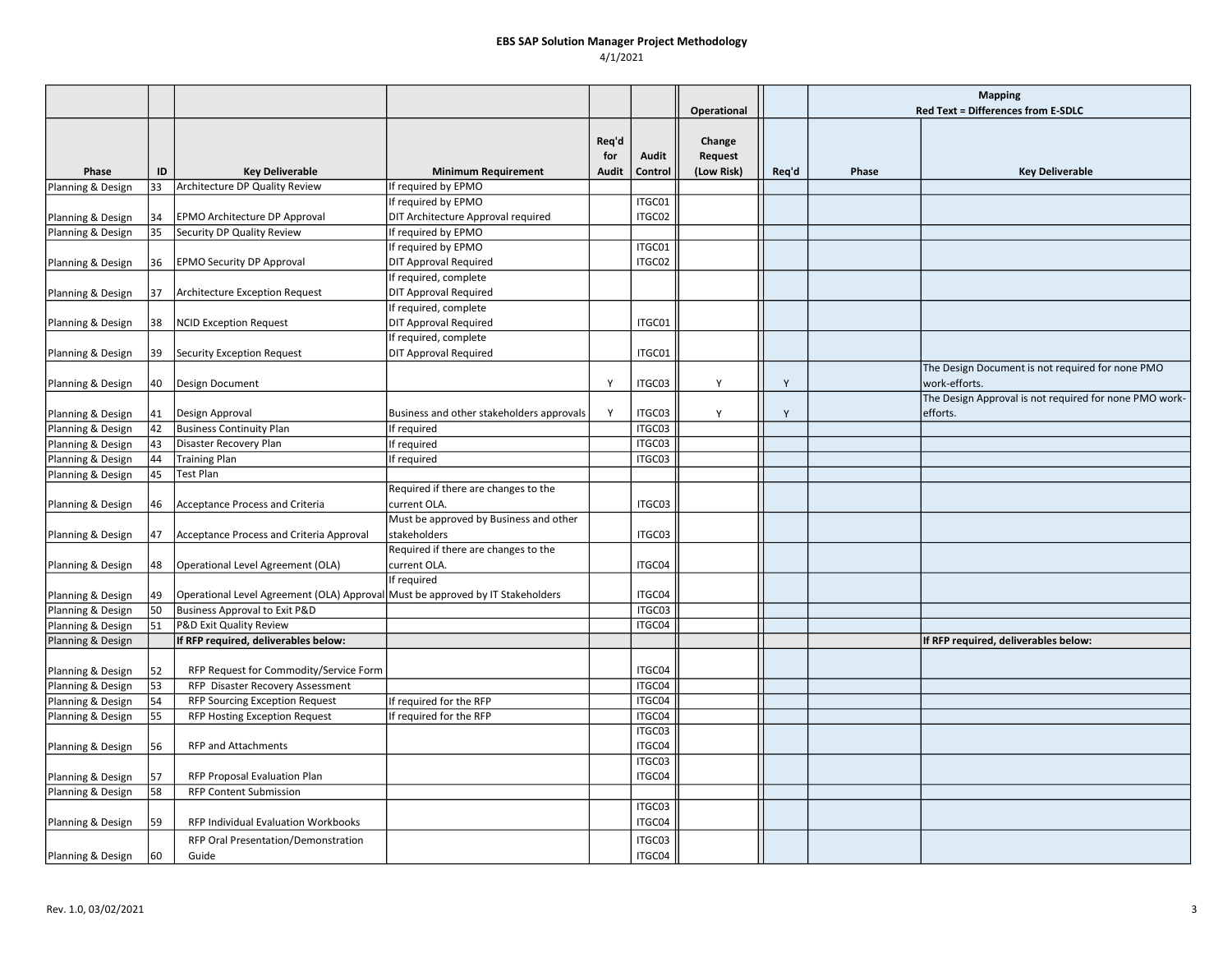## EBS SAP Solution Manager Project Methodology

4/1/2021

|                   |    |                                                              |                                           |       |                  |             |       | <b>Mapping</b> |                                                           |
|-------------------|----|--------------------------------------------------------------|-------------------------------------------|-------|------------------|-------------|-------|----------------|-----------------------------------------------------------|
|                   |    |                                                              |                                           |       |                  | Operational |       |                | Red Text = Differences from E-SDLC                        |
|                   |    |                                                              |                                           |       |                  |             |       |                |                                                           |
|                   |    |                                                              |                                           | Req'd |                  | Change      |       |                |                                                           |
|                   |    |                                                              |                                           | for   | Audit            | Request     |       |                |                                                           |
| Phase             | ID | <b>Key Deliverable</b>                                       | <b>Minimum Requirement</b>                | Audit | Control          | (Low Risk)  | Req'd | Phase          | <b>Key Deliverable</b>                                    |
| Planning & Design | 61 | RFP Consensus Evaluation Workbook                            |                                           |       | ITGC03           |             |       |                |                                                           |
|                   |    | RFP Evaluation Report with Award                             |                                           |       | ITGC03           |             |       |                |                                                           |
| Planning & Design | 62 | Recommendation                                               |                                           |       | ITGC04           |             |       |                |                                                           |
|                   |    |                                                              | Business and other stakeholders approvals |       | ITGC03           |             |       |                |                                                           |
| Planning & Design | 63 | <b>RFP Evaluation Report Approvals</b>                       | required.                                 |       | ITGC04           |             |       |                |                                                           |
| Planning & Design | 64 | <b>RFP CIO Presentation</b>                                  |                                           |       |                  |             |       |                |                                                           |
| Planning & Design | 65 | RFP Evaluation Review Checklist                              |                                           |       |                  |             |       |                |                                                           |
| Planning & Design | 66 | EPMO RFP Review DP Approval                                  | <b>DPMO Approval Required</b>             |       |                  |             |       |                |                                                           |
|                   | 67 | EPMO Contract Award Review DP<br>Approval                    | <b>DPMO Approval Required</b>             |       |                  |             |       |                |                                                           |
| Planning & Design |    |                                                              |                                           |       |                  |             |       |                |                                                           |
|                   |    | If Invitation for Bid (IFB) required,<br>deliverables below: |                                           |       |                  |             |       |                | If Invitation for Bid (IFB) required, deliverables below: |
| Planning & Design |    |                                                              |                                           |       | ITGC03           |             |       |                |                                                           |
| Planning & Design | 68 | IFB Request for Commodity/Service Form                       |                                           |       | ITGC04           |             |       |                |                                                           |
|                   |    |                                                              |                                           |       | ITGC03           |             |       |                |                                                           |
| Planning & Design | 69 | IFB Disaster Recovery Assessment                             | If required for IFB                       |       | ITGC04           |             |       |                |                                                           |
| Planning & Design | 70 | <b>IFB Sourcing Exception Request</b>                        | If required for IFB                       |       | ITGC04           |             |       |                |                                                           |
| Planning & Design | 71 | IFB Hosting Exception Request                                | If required for IFB                       |       | ITGC04           |             |       |                |                                                           |
|                   |    |                                                              |                                           |       | ITGC03           |             |       |                |                                                           |
| Planning & Design | 72 | <b>IFB and Attachments</b>                                   |                                           |       | ITGC04           |             |       |                |                                                           |
|                   |    |                                                              |                                           |       | ITGC03           |             |       |                |                                                           |
| Planning & Design | 73 | <b>IFB Statement of Work</b>                                 | May be required for Extensive Services    |       | ITGC04           |             |       |                |                                                           |
| Planning & Design | 74 | IFB Bid Review Checklist                                     |                                           |       |                  |             |       |                |                                                           |
|                   |    |                                                              | Business and other stakeholders approvals |       |                  |             |       |                |                                                           |
| Planning & Design | 75 | IFB Award Approval                                           | required.                                 |       | ITGC04           |             |       |                |                                                           |
|                   |    | IF Request for Quote (RFQ) required,                         |                                           |       |                  |             |       |                | IF Request for Quote (RFQ) required, deliverables         |
| Planning & Design |    | deliverables below:                                          |                                           |       |                  |             |       |                | below:                                                    |
|                   |    |                                                              |                                           |       | ITGC03           |             |       |                |                                                           |
| Planning & Design | 76 | RFQ Request for Commodity/Service Form                       |                                           |       | ITGC04           |             |       |                |                                                           |
|                   |    |                                                              |                                           |       | ITGC03           |             |       |                |                                                           |
| Planning & Design | 77 | RFQ Disaster Recovery Assessment                             | If required for RFQ                       |       | ITGC04           |             |       |                |                                                           |
| Planning & Design | 78 | RFQ Sourcing Exception Request                               | If required for RFQ                       |       | ITGC04           |             |       |                |                                                           |
| Planning & Design | 79 | RFQ Hosting Exception Request                                | If required for RFQ                       |       | ITGC04           |             |       |                |                                                           |
|                   |    |                                                              |                                           |       | ITGC03           |             |       |                |                                                           |
| Planning & Design | 80 | RFQ and Attachments                                          |                                           |       | ITGC04           |             |       |                |                                                           |
|                   |    |                                                              |                                           |       | ITGC03           |             |       |                |                                                           |
| Planning & Design | 81 | RFQ Market Research                                          |                                           |       | ITGC04           |             |       |                |                                                           |
| Planning & Design | 82 | RFQ Estimate or Unofficial Quote                             |                                           |       | ITGC04           |             |       |                |                                                           |
|                   |    |                                                              |                                           |       | ITGC03           |             |       |                |                                                           |
| Planning & Design | 83 | RFQ Statement of Work                                        |                                           |       | ITGC04<br>ITGC03 |             |       |                |                                                           |
|                   |    |                                                              |                                           |       | ITGC04           |             |       |                |                                                           |
| Planning & Design | 84 | RFQ Quote Review Document                                    | Business and other stakeholders approvals |       |                  |             |       |                |                                                           |
| Planning & Design | 85 | RFQ Award Approval                                           | required.                                 |       | ITGC04           |             |       |                |                                                           |
|                   |    |                                                              |                                           |       |                  |             |       |                |                                                           |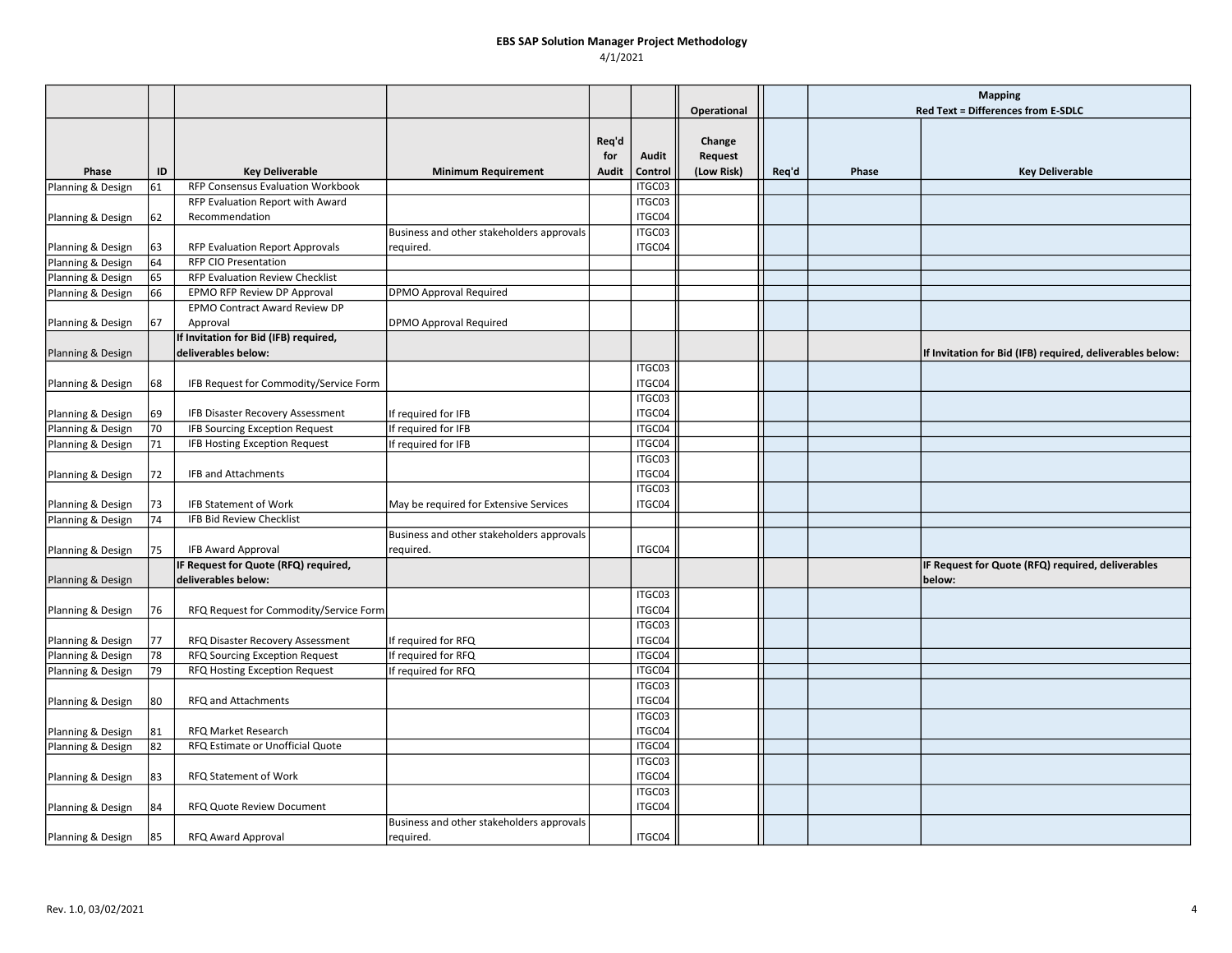### EBS SAP Solution Manager Project Methodology 4/1/2021

|                             |    |                                             |                                                                                                                       |                       |                  |                                 |       | <b>Mapping</b>              |                                                                                                                                                                                                                                                                                                                                 |
|-----------------------------|----|---------------------------------------------|-----------------------------------------------------------------------------------------------------------------------|-----------------------|------------------|---------------------------------|-------|-----------------------------|---------------------------------------------------------------------------------------------------------------------------------------------------------------------------------------------------------------------------------------------------------------------------------------------------------------------------------|
|                             |    |                                             |                                                                                                                       |                       |                  | Operational                     |       |                             | Red Text = Differences from E-SDLC                                                                                                                                                                                                                                                                                              |
| Phase                       | ID | <b>Key Deliverable</b>                      | <b>Minimum Requirement</b>                                                                                            | Req'd<br>for<br>Audit | Audit<br>Control | Change<br>Request<br>(Low Risk) | Req'd | Phase                       | <b>Key Deliverable</b>                                                                                                                                                                                                                                                                                                          |
|                             |    | If Contract Modifications through           |                                                                                                                       |                       |                  |                                 |       |                             | If Contract Modifications through Amendment                                                                                                                                                                                                                                                                                     |
| Planning & Design           |    | Amendment required, deliverables below:     |                                                                                                                       |                       |                  |                                 |       |                             | required, deliverables below:                                                                                                                                                                                                                                                                                                   |
|                             |    | Amendment Request for                       |                                                                                                                       |                       | ITGC03           |                                 |       |                             |                                                                                                                                                                                                                                                                                                                                 |
| Planning & Design           | 86 | Commodity/Service Form                      |                                                                                                                       |                       | ITGC04           |                                 |       |                             |                                                                                                                                                                                                                                                                                                                                 |
|                             |    | Amendment Disaster Recovery                 | May be required if change in scope of                                                                                 |                       | ITGC03           |                                 |       |                             |                                                                                                                                                                                                                                                                                                                                 |
| Planning & Design           | 87 | Assessment                                  | work                                                                                                                  |                       | ITGC04           |                                 |       |                             |                                                                                                                                                                                                                                                                                                                                 |
| Planning & Design           | 88 | <b>Amendment Sourcing Exception Request</b> | If required for Amendment                                                                                             |                       | ITGC04           |                                 |       |                             |                                                                                                                                                                                                                                                                                                                                 |
| Planning & Design           | 89 | Amendment Hosting Exception Request         | If required for Amendment                                                                                             |                       | ITGC04           |                                 |       |                             |                                                                                                                                                                                                                                                                                                                                 |
|                             |    |                                             |                                                                                                                       |                       | ITGC03           |                                 |       |                             |                                                                                                                                                                                                                                                                                                                                 |
| Planning & Design           | 90 | Amendment and Attachments                   |                                                                                                                       |                       | ITGC04           |                                 |       |                             |                                                                                                                                                                                                                                                                                                                                 |
|                             |    |                                             |                                                                                                                       |                       | ITGC03           |                                 |       |                             |                                                                                                                                                                                                                                                                                                                                 |
| Planning & Design           | 91 | Amendment Market Research                   |                                                                                                                       |                       | ITGC04           |                                 |       |                             |                                                                                                                                                                                                                                                                                                                                 |
|                             |    |                                             |                                                                                                                       |                       | ITGC03           |                                 |       |                             |                                                                                                                                                                                                                                                                                                                                 |
| Planning & Design           | 92 | Amendment Estimate or Unofficial Quote      |                                                                                                                       |                       | ITGC04           |                                 |       |                             |                                                                                                                                                                                                                                                                                                                                 |
|                             |    |                                             | May be required for additional work                                                                                   |                       | ITGC03           |                                 |       |                             |                                                                                                                                                                                                                                                                                                                                 |
| Planning & Design           | 93 | Amendment Statement of Work                 | within scope of work in existing contract                                                                             |                       | ITGC04           |                                 |       |                             |                                                                                                                                                                                                                                                                                                                                 |
| Planning & Design           | 94 | Amendment Approval                          | Business and other stakeholders approvals<br>required.                                                                |                       | ITGC04           |                                 |       |                             |                                                                                                                                                                                                                                                                                                                                 |
|                             |    | IF Request for Information (RFI),           |                                                                                                                       |                       |                  |                                 |       |                             |                                                                                                                                                                                                                                                                                                                                 |
| Planning & Design           |    | deliverables below:                         |                                                                                                                       |                       |                  |                                 |       |                             | IF Request for Information (RFI), deliverables below:                                                                                                                                                                                                                                                                           |
|                             |    |                                             |                                                                                                                       |                       | ITGC03           |                                 |       |                             |                                                                                                                                                                                                                                                                                                                                 |
| Planning & Design           | 95 | <b>RFI</b>                                  |                                                                                                                       |                       | ITGC04           |                                 |       |                             |                                                                                                                                                                                                                                                                                                                                 |
| <b>Excecute &amp; Build</b> | 31 | Application Architecture Design (AAD)       | DIT-T Architecture Approval Required                                                                                  | Y                     | ITGC01<br>ITGC02 | Y                               | Y     | Excecute & Build            | Design Authority Board (DAB) Approval/Denial. The role<br>of the DAB is to provide assurance that solution design is<br>the appropriate solution for the issue or opportunity;<br>ensure that each component meets business and<br>technical requirements, integrates and works within the<br>existing enterprise architecture. |
|                             |    | Code Structural Quality Analysis (CAST)     |                                                                                                                       |                       |                  |                                 |       |                             |                                                                                                                                                                                                                                                                                                                                 |
| Execute & Build             | 96 | Report                                      | If required                                                                                                           |                       |                  |                                 |       |                             |                                                                                                                                                                                                                                                                                                                                 |
| Execute & Build             | 97 | Component Integration Test (CIT) Approved   |                                                                                                                       | Y                     | ITGC02           | Y                               | Y     | Excecute & Build            | Test Scripts - document is located on SAP Solution<br>Manager, Change Document screen.                                                                                                                                                                                                                                          |
| Execute & Build             | 98 | System Integration Test (SIT) Approved      |                                                                                                                       | Y                     | ITGC02           | Y                               | Y     | Excecute & Build            | Test Scripts - document is located on SAP Solution<br>Manager, Change Document screen                                                                                                                                                                                                                                           |
| Execute & Build             | 99 | Performance Testing Approved                | If required                                                                                                           |                       |                  |                                 |       |                             |                                                                                                                                                                                                                                                                                                                                 |
| Execute & Build             |    | 100   IT Testing Complete Approval          |                                                                                                                       | Y                     | ITGC02           | Y                               | Y     | Excecute & Build            | EBS Management, Technical Leads and Subject Matter<br>Experts, the business (UT) review and approve the Test<br>Script document.                                                                                                                                                                                                |
| Execute & Build             |    | 101 User Acceptance Plan and Script         | IT management involves users in the<br>design of applications, selection of<br>packaged software and testing thereof. | Y                     | ITGC03           | Y                               | Y     | <b>Excecute &amp; Build</b> | EBS staff includes the business and business users in the<br>design of applications, testing and validation. This is<br>performed in Quality system and documented on SAP<br>Solution Manager, Change Document screen.                                                                                                          |